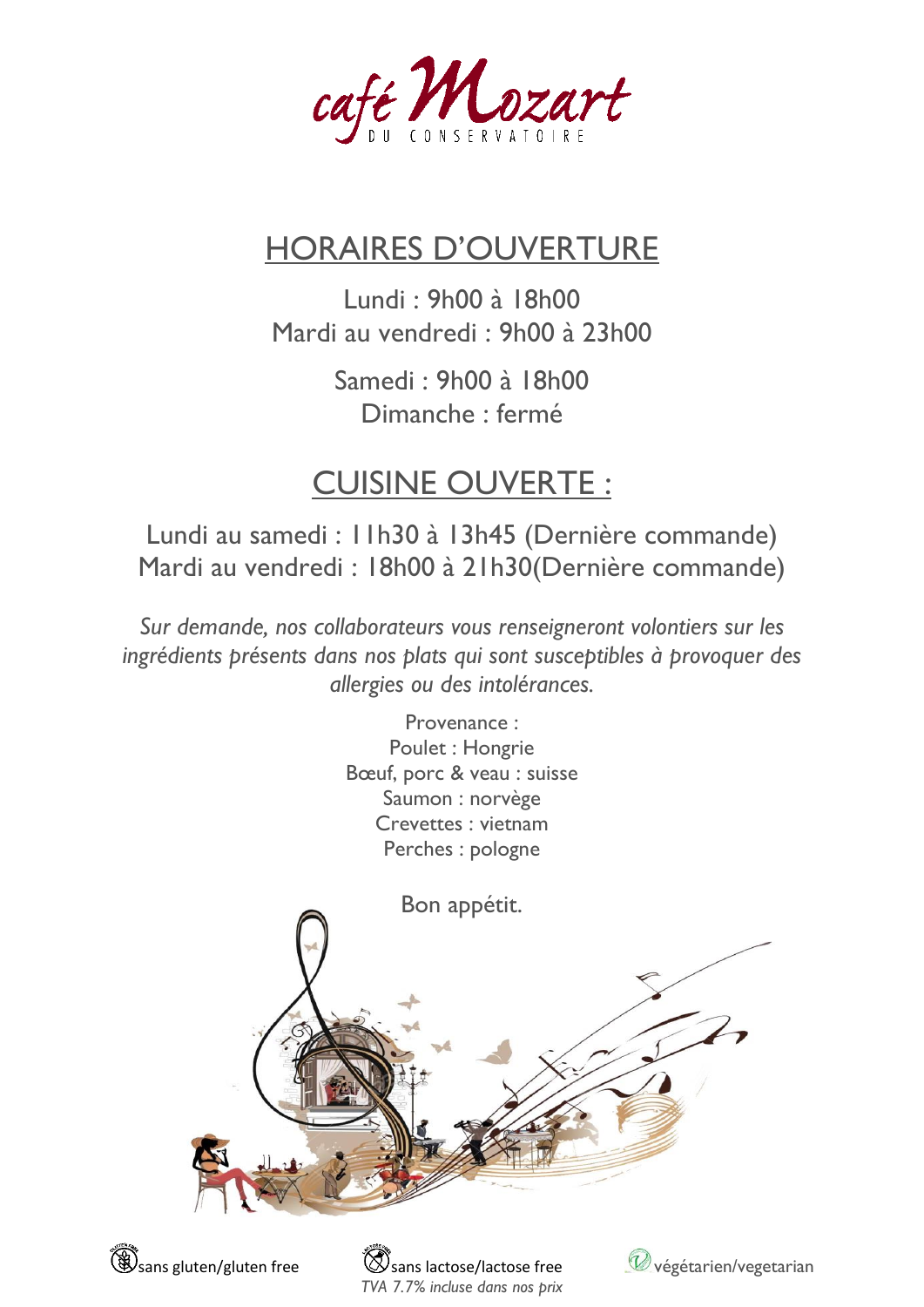## café Mozart

| <b>LES ENTREES</b>                                                                                                                                                                                                                                                                                                                              |                         |                  |
|-------------------------------------------------------------------------------------------------------------------------------------------------------------------------------------------------------------------------------------------------------------------------------------------------------------------------------------------------|-------------------------|------------------|
| <b>SOUPE DU MOMENT</b><br>Soup of the day                                                                                                                                                                                                                                                                                                       |                         | CHF 7.00         |
| SALADE VERTE $\mathbb {V}$<br>Green salad                                                                                                                                                                                                                                                                                                       |                         | CHF 6.00         |
| SALADE DE CRUDITES $\overline{\mathcal{P}}$<br>Crudités salad                                                                                                                                                                                                                                                                                   | $\frac{1}{2}$ CHF 9.50  | CHF 15.00        |
| <b>LES SALADES</b>                                                                                                                                                                                                                                                                                                                              |                         |                  |
|                                                                                                                                                                                                                                                                                                                                                 | $\frac{1}{2}$ portion   | <b>Plat</b>      |
| BRICK DE CHEVRE CHAUD AU MIEL <sup>V</sup><br>SALADE, CAROTTE, BRICK DE CHEVRE AU MIEL & NOIX, FIGUES<br>Salad / carrot / brick with goat cheese, walnuts & honey / figs                                                                                                                                                                        | $\frac{1}{2}$ CHF 16.00 | <b>CHF 22.00</b> |
| SALADE DE FOIE DE VOLAILLE<br>SALADE, CAROTTE, FOIE DE VOLAILLE AU VINAIGRE DE FRAMBOISE, OIGNON ROUGE & LARDON /<br><b>PERSIL</b><br>Salad / carrot / pan-fried chicken livers with raspberry vinegar / red onion / bacon / parsley                                                                                                            | $\frac{1}{2}$ CHF 16.00 | <b>CHF 21.00</b> |
|                                                                                                                                                                                                                                                                                                                                                 |                         |                  |
| <b>SALADE CAESAR</b><br>LAITUE ROMAINE, POULET GRILLE, PARMESAN & CROÛTON<br>SAUCE ITALIENNE OU CAESAR AVEC ANCHOIS<br>Romaine lettuce / chicken breast / shaved parmesan / croutons / italian or Caesar dressing                                                                                                                               |                         | <b>CHF 22.00</b> |
| <b>SUPPLEMENT ŒUF DUR</b>                                                                                                                                                                                                                                                                                                                       |                         | <b>CHF 1.50</b>  |
| Extra boiled egg<br><b>SUPPLEMENT LARDON:</b><br>Extra bacon                                                                                                                                                                                                                                                                                    |                         | CHF 2.00         |
| <b>MOZART BOWL</b><br>QUINOA, SAUMON CRU MARINÉ AU SOJA, AVOCAT, EDAMAME, CHOUX BLANC MARINÉ AU<br>VINAIGRE DE RIZ, MANGUE, GRAINES DE SÉSAME & VINAIGRETTE ASIATIQUE<br>Quinoa / raw salmon marinated with soy sauce / avocado / green beans / red cabbage / cabbage marinated<br>with rice vinegar / pineapple / sesam seeds / asian dressing |                         | <b>CHF 29.00</b> |
| MOZART BOWL AU POULET GRILLÉ<br>Chicken bowl                                                                                                                                                                                                                                                                                                    |                         | <b>CHF 27.00</b> |
| MOZART BOWL AUX CREVETTES <sup><sup>3</sup></sup><br>Shrimp bowl                                                                                                                                                                                                                                                                                |                         | <b>CHF 29.00</b> |
| SALADE BEETHOVEN <sup>(2)</sup><br>SALADE, MELON, JAMBON CRU, MOZZARELLA DI BUFFALA, PESTO, TOMATE CERISE, VINAIGRETTE<br><b>ITALIENNE</b>                                                                                                                                                                                                      |                         | <b>CHF 24.00</b> |
| Salad / melon / raw ham / mozzarella cheese / pesto / cherry tomato / italian dressing                                                                                                                                                                                                                                                          |                         |                  |
| CEVICHE DE POISSON BLANC AUX AGRUMES <sup>(2)</sup><br><b>CRUDITÉS</b><br>White fish ceviche with citrus / crudités                                                                                                                                                                                                                             |                         | CHF26.00         |





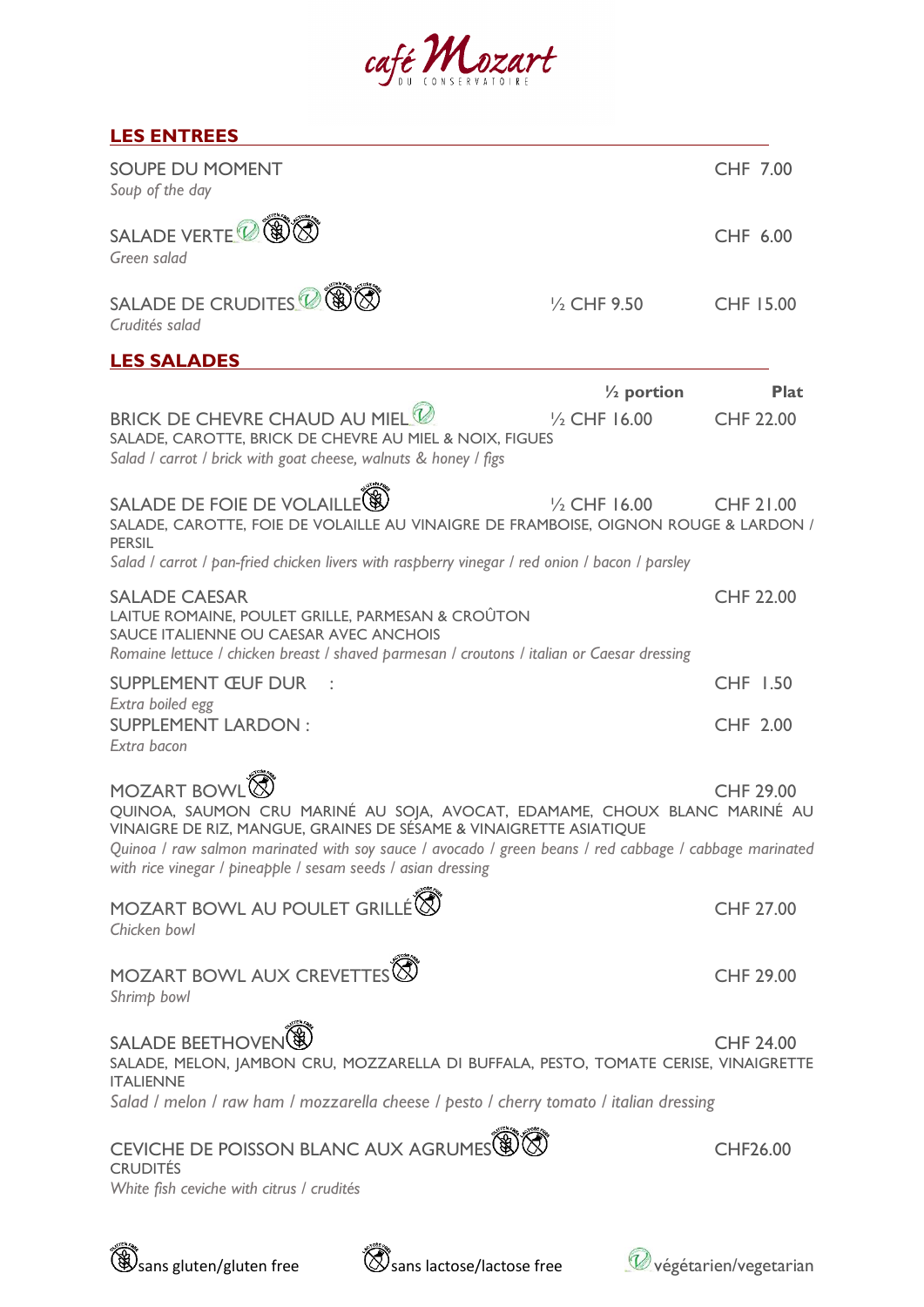

| <b>LES SUGGESTIONS DU CHEF</b>                                                                                                                                                                                                              |                                    |
|---------------------------------------------------------------------------------------------------------------------------------------------------------------------------------------------------------------------------------------------|------------------------------------|
| $\otimes$<br>LÉGUMES SAUTÉS A L'ASIATIQUE<br><b>QUINOA</b><br>Vegetable with asian sauce & quinoa stir fry                                                                                                                                  | <b>CHF 22.00</b>                   |
| PÂTE FRAÎCHE DU MOMENT SUR ARDOISE<br>Pasta of the day                                                                                                                                                                                      | <b>CHF 25.00</b>                   |
| SECRETO DE PORC MARINÉ AU SOJA S<br>FRITES DE PATATE DOUCE & LÉGUME DU MOMENT<br>Pork secreto marinated with soy sauce / sweet potatoes fries/ vegetable                                                                                    | CHF25.00                           |
| TARTARE DE BŒUF COUPE AU COUTEAU<br>POMMES FRITES / PAIN GRILLE / SALADE<br>Beef tartare / toast / french fries / salad                                                                                                                     | 120GR CHF 29.00<br>200GR CHF 39.00 |
| LE BURGER DE VEAU<br><b>FRITES</b>                                                                                                                                                                                                          | CHF 27.00                          |
| Steak haché de veau / tomate / Gruyère / compotée d'oignons / bacon / mayonnaise à la menthe,<br>citron vert & basilic<br>Veal hamburger / tomato / Gruyère cheese / onion confit / bacon / mint, basil & lime mayonnaise / french<br>fries |                                    |
| ROSBEEF SAUCE TARTARE<br><b>FRITES / SALADE</b><br>Cold roastbeef / tartare sauce / french fries / salad                                                                                                                                    | <b>CHF 29.00</b>                   |
| <b>VITELLO TONNATO</b><br><b>FRITES / SALADE</b><br>Cold veal with tuna & caper sauce / / french fries / salad                                                                                                                              | <b>CHF 29.50</b>                   |
| <b>ENTRECÔTE DE BOEUF</b><br>POMMES FRITES / LEGUME DU MOMENT<br>Rib steak / french fries / vegetable                                                                                                                                       | <b>CHF33.00</b>                    |
| <b>BEURRE CAFE DE PARIS / Café de Paris butter</b><br><b>SAUCE MORILLES / Morel sauce</b>                                                                                                                                                   | SUPP CHF 3.00<br>SUPP CHF 7.00     |
| <b>FILETS DE PERCHE MEUNIERE</b><br>SAUCE TARTARE / FRITES / SALADE<br>« Meunière » perch fillets / Tartare sauce / french fries / salad                                                                                                    | <b>CHF 34.00</b>                   |
| <b>MENU ENFANT (MOINS DE 12 ANS)</b>                                                                                                                                                                                                        |                                    |
| 2DL DE SIROP & I BOULE VANILLE OU CHOCOLAT INCLUS                                                                                                                                                                                           |                                    |
| PÂTE AU BEURRE & PARMESAN $\mathcal V$<br>Pasta with butter & parmesan cheese                                                                                                                                                               | CHF 12.00                          |
| NUGGETS DE POULET / FRITES <sup>T</sup><br>Chicken nuggets / french fries                                                                                                                                                                   | CHF 12.00                          |
| <b>SAUCISSE / FRITES</b><br>Sausage / french fries                                                                                                                                                                                          | CHF 12.00                          |